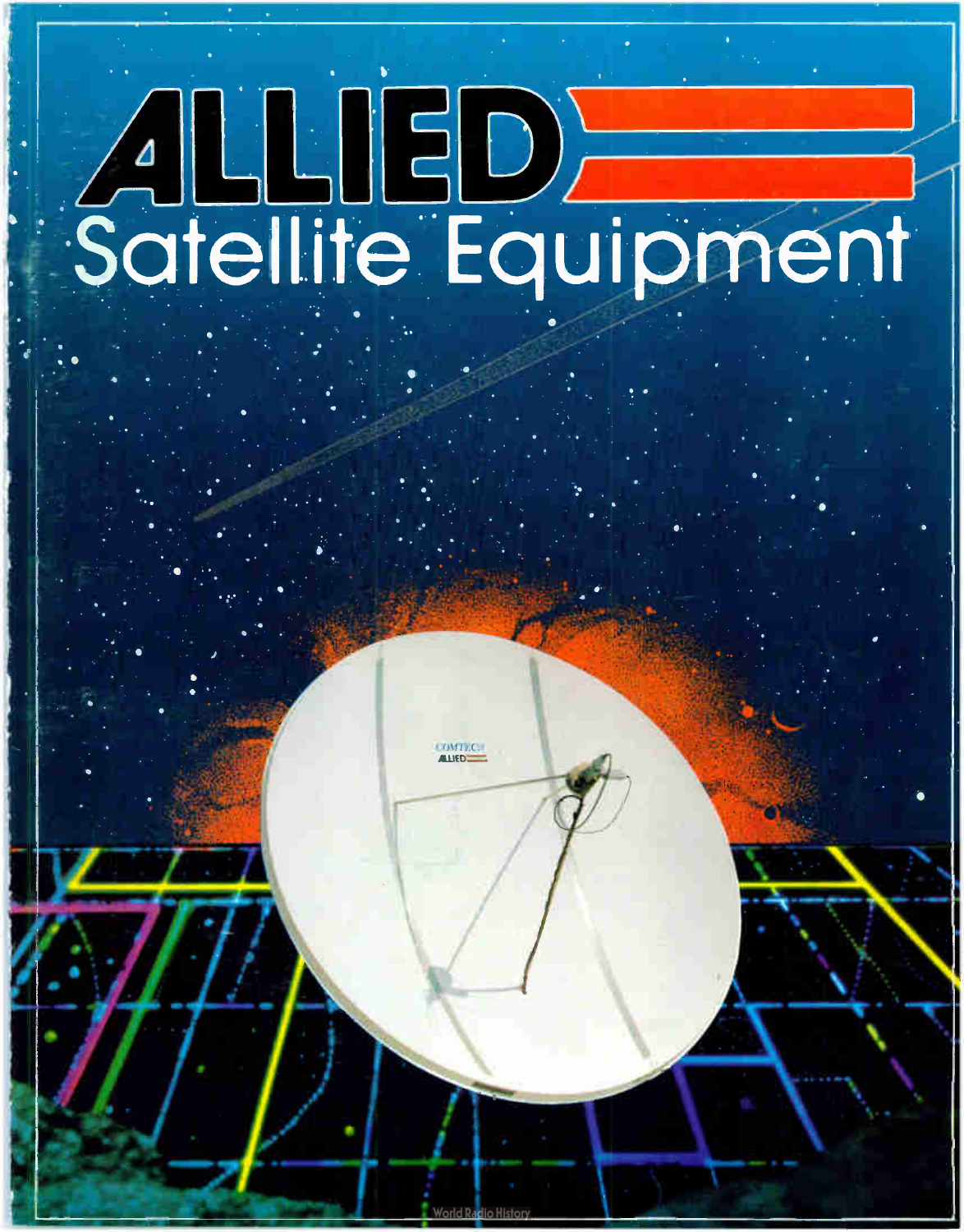# **1989 SATELLITE CATALOG-CONTENTS/INDEX**

#### ANTENNAS

| <b>AUDIO TRANSMISSION</b> |  |  |  |  |  |
|---------------------------|--|--|--|--|--|
| Wegener Series 16002      |  |  |  |  |  |
| COLORADO MAGNETICS 5      |  |  |  |  |  |
|                           |  |  |  |  |  |
|                           |  |  |  |  |  |
| <b>DEMODULATORS</b>       |  |  |  |  |  |
|                           |  |  |  |  |  |
| Audio Subcarrier 2        |  |  |  |  |  |
| DIGITAL AUDIO             |  |  |  |  |  |
|                           |  |  |  |  |  |
|                           |  |  |  |  |  |
|                           |  |  |  |  |  |
|                           |  |  |  |  |  |
|                           |  |  |  |  |  |
| MICROPHASE1               |  |  |  |  |  |
| <b>MONITOR SYSTEM</b>     |  |  |  |  |  |
|                           |  |  |  |  |  |

| 3              | POWER DIVIDER/SPLITTER 5                 |
|----------------|------------------------------------------|
| 3              | POWER INSERTER/D.C. BLOCK 5              |
|                | <b>REMOTE CONTROL</b>                    |
| $\overline{2}$ | Monroe 5                                 |
| 5              | <b>SCPC - Single Channel Per Carrier</b> |
| 3              | Microphase 1                             |
| 4              |                                          |
|                | Microdyne4                               |
| 4              |                                          |
| $\overline{2}$ | <b>SWITCHING</b>                         |
|                |                                          |
| 1              |                                          |
| 1              |                                          |
| 5              |                                          |
| 5              | <b>TONE DECODERS</b>                     |
| 4              |                                          |
| 1              |                                          |
|                |                                          |
|                |                                          |



Roy M. Ridge President



Dear Broadcast Professional,

Growth and change are the two things we can count on in the broadcast industry. caunt on in the broadcast industrial  $\frac{1}{2}$  1988 saw One of the most positive changes when Allied joined Harris' Communications Sector. This change brought<br>together the world's leading radio studio  $t_{\text{total}}$  the world's leading radio studio studio studio studio studio studio studio studio studio studio studio studio studio studio studio studio studio studio studio studio studio studio studio studio studio studio stu products supplier and the world's leading transmission equipment manufacturer.

Six years ago Allied answered broadcasters' needs for reliable satellite audio  $p_{\text{model}}$  by creating  $p_{\text{model}}$  $E_{\text{t}}$   $\sim$  mont. This Was to better server seem. the broadcaster. The Harris/Allied combination continues this tradition.

For all your audio satellite needs we hope you will call on us to serve you.



Jeff Nordstrom Sales Manager

Sole North

- Allied offers several leasing plans to meet your needs— including a Lease/Purchase Plan. • Terms and Conditions of Sale may be found in the domestic Allied Broadcast
- Equipment Catalog.
- All pricing and/or specifications are subject to change without notice.

Allied disclaims any implied warranties of merchantability or of fitness for any particular purpose. Since Allied cannot control the manner or use of products after their sale. Allied will not be responsible for any consequential or indirect damages. Since Allied is only acting as a distributor of products manufactured by other companies. Allied expressly limits its liabilities to any warranty extended by the manufacturer. Allied will pass these guarantees through to the customer.

HARRIS/ALLIED SATELLITE EQUIPMENT 3712 National Road West • Richmond, Indiana 47375 • 317-962-8596 Telex 810-345-1394 • FAX 317-962-8961

**World Radio History**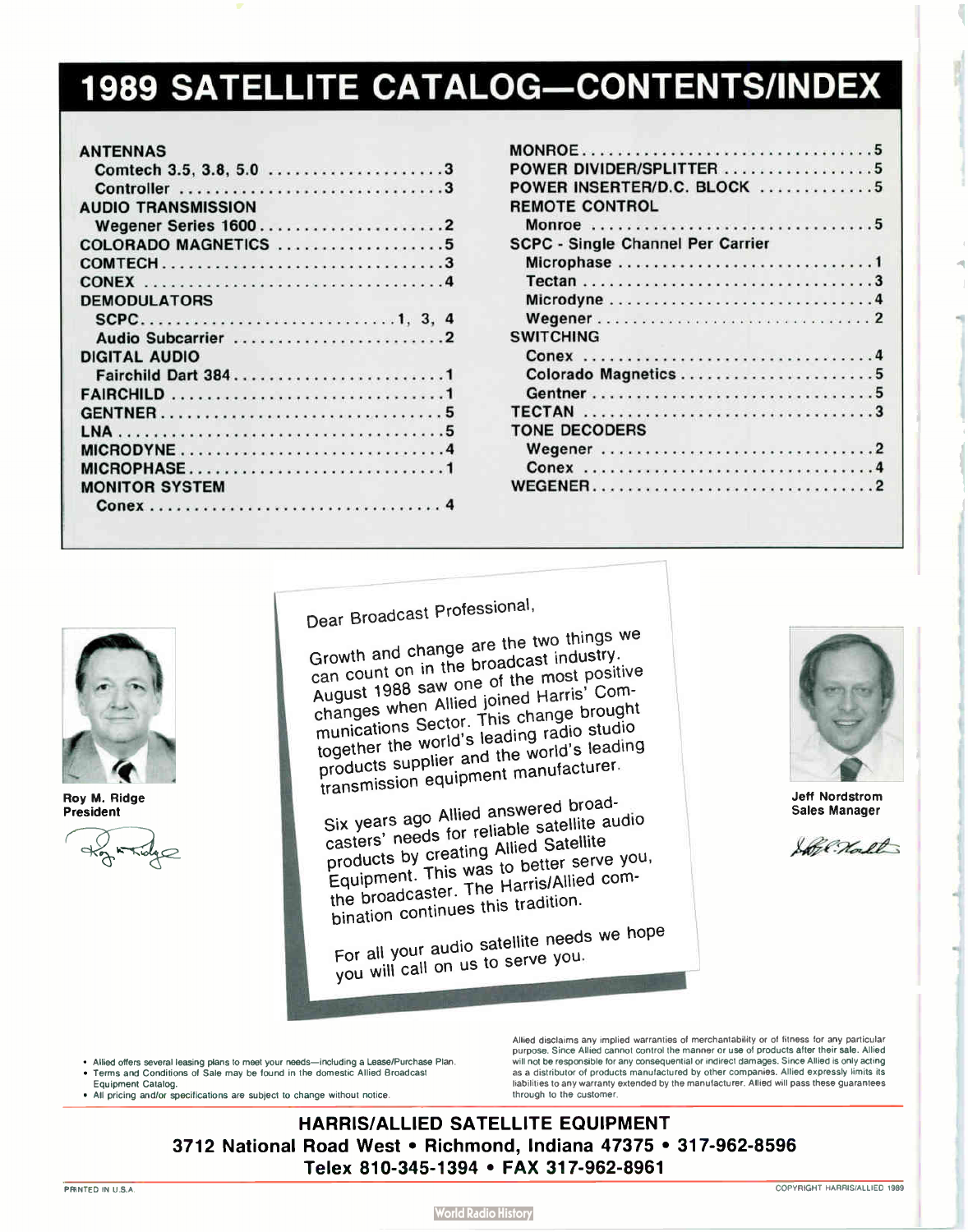

The Fairchild Dart 384 Digital Audio Receiver allows the reception of program material broadcast via satellite using digital techniques. It is fully compatible with the highquality digital satellite system currently in use by all digital networks plus many special and sports programs.

The receiver electronics are supplied in two separate assemblies. The receiver mainframe, which requires only <sup>10</sup> <sup>1</sup>/2" rack space, features modular plug-in construction. The frame includes the system power supply, control/ demodulator module and the demultiplexer module in which the digital satellite information is decoded. The control/demod module includes crystals for all four digital transponders and front-panel transponder selection switch. This is an exclusive Fairchild feature.

The Fairchild Downconverter is an environmentally sealed unit which can be mounted at the antenna or immediately behind the mainframe ( another Fairchild exclusive). Outdoor mounting allows the use of less expensive and longer cable from the dish to the receiver. A single coax cable carries DC power for the downconverter and LNA, a local oscillator signal from the receiver, plus the incoming satellite signal. This technique allows the antenna components to be separated from the demodulator shelf by cable runs up to 400 feet.

Audio program channel modules are available in dual 15 kHz, dual 7.5 kHz and 3 kHz voice/cue configurations. All audio program channel modules are frequency agile and can be remotely controlled via connectors provided on the rear of the chassis.

#### Available Only At Allied

# MICRO PHASE

SCPC Audio Satellite Demodulator MP-2030S/MP-2020S



The Micro Phase Single Channel Per Carrier (SCPC) Receivers feature rock-solid downconverter stability, which is a prerequisite of high quality SCPC reception. This excellent stability performance has not in the past been available at a price this low. The output of the downconverter is 70 MHz and is available on the rear panel.

Demodulator frequency agility is achieved with synthesized tuning available on the front panel. Channel changes are instant and precise. Tuning range 52.0 MHz to 88 MHz. The Micro Phase model 2020S features two demodulators with independent tuning, perfect for stereo reception.

Audio characteristics are excellent. Audio output standard is balanced 600 ohm at  $+18$  dBm. Conventional companding is accommodated with a choice of 3/1 or 2/1 or other choice. Bandwidth choice is either wide ( 15 kHz) or narrow (3.4 kHz, 5.0 kHz or 7.5 kHz).

### Call For The Allied Price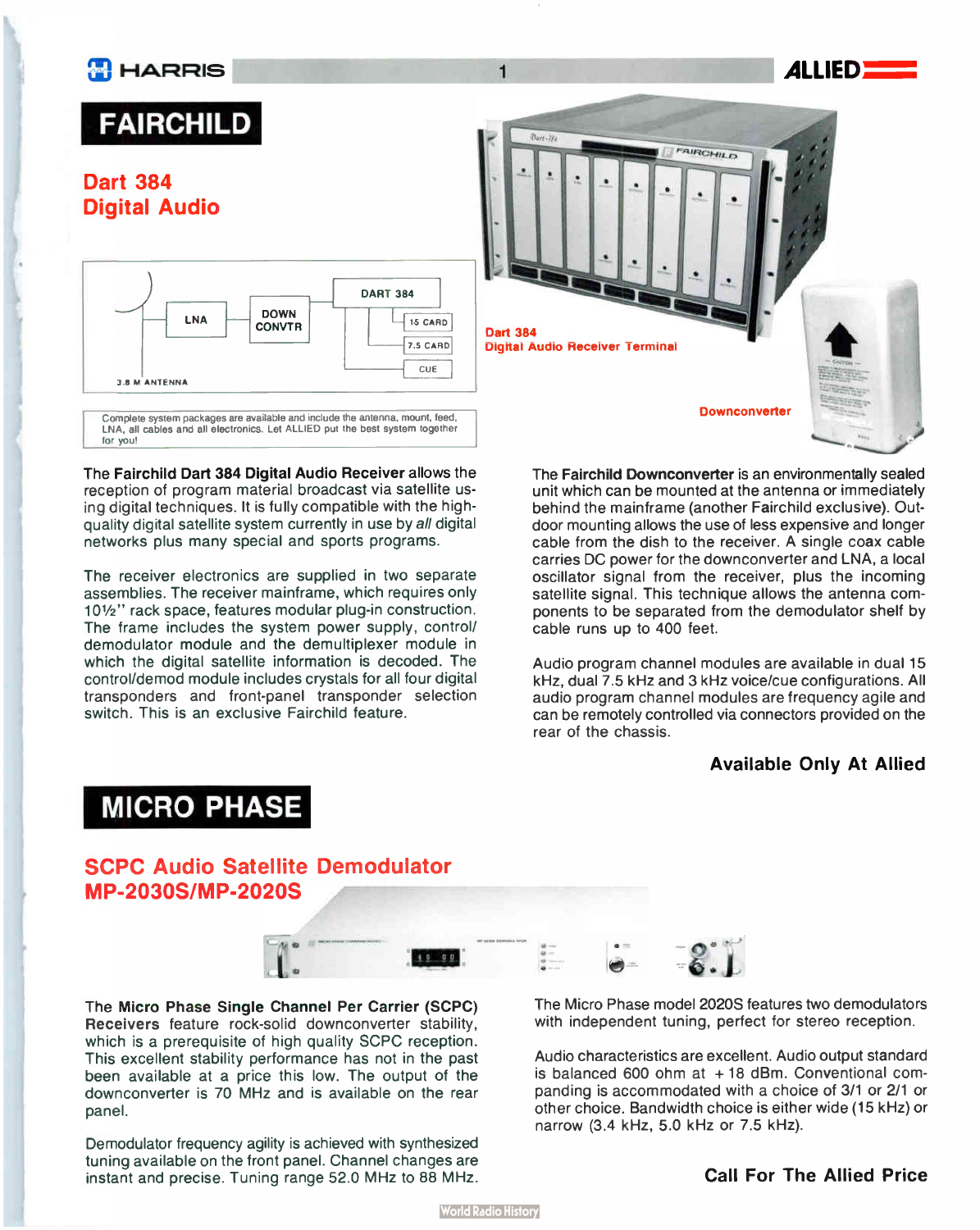

# WEGENER

## Series 1600 **Audio & Data Transmission System**





Model 1602 Mainframe

## Subcarrier Demodulators/Tone Decoders



**1610 PANDA II** 



#### 1626

The Model 1610 PANDA Il Demodulator provides extremely high quality program audio demodulation of satellite and terrestrial subcarrier audio transmission utilizing Wegener PANDA Il audio processing. Each card contains a precision subcarrier demodulator. Subcarrier frequency selection is crystal controlled. The demodulation signal is passed to the PANDA II audio processor to provide a full 90 dB dynamic range.

Series 1610 through 1639 Subcarrier Demodulators are configured according to network requirements with regard to mono/stereo and audio bandwidth. Both 7.5 and 15 kHz audio bandwidths are available. All demodulators contain an on-board adaptive de-emphasis network designed by Wegener Communications to be a mirror image of the Wegener Subcarrier Transmission equipment installed at the network uplink, resulting in superior audio performance.

The Wegener Communications, Inc. Series 1600 Audio Transmission System provides high quality 15 kHz bandwidth program channels for the transmission of stereophonic or monaural audio channels above video in satellite distribution networks as well as microwave channels. Stereo channels are transmitted as separate left and right channels using individual narrow bandwidth, low deviation subcarriers for transmission of each discrete channel. At the receiving end of the link (downlink), the left and right audio channels are available to the studio equipment, or if the downlink is not at the studio location an optional stereo generator/FM modulator may be used for insertion on a cable system.

#### Wegener Mainframes:

The Model 1601 Mainframe/Power Supply provides nine module slots to accommodate the 1600 family of products.

The Model 1602 Mainframe/Power Supply provides two module slots to accommodate the 1600 family of products.



1644



1648

The Model 1645 and Model 1646 Tone Decoders are used as a pair to provide six contact closures for network control functions and eliminate control tones from program audio lines.

Wegener Controller Cards Sub-Audible Model 1645 - 25 Hz for Stereo or Mono Model 1646 - 35 Hz for Stereo or Mono Model 1647 - 25/35 Hz for Mono Services Model 1648 - 25/35 Hz 15 Function Touch Tone Compatible Model 1649-01 - 6 Function DTMF Model 1649-02 - 16 Function DTMF Data Stream Controllers Model 2047-03/2046-07 Microprocessor Controller, 15 Function, Data Output Allied Can Help Select The Proper Controller For Your Application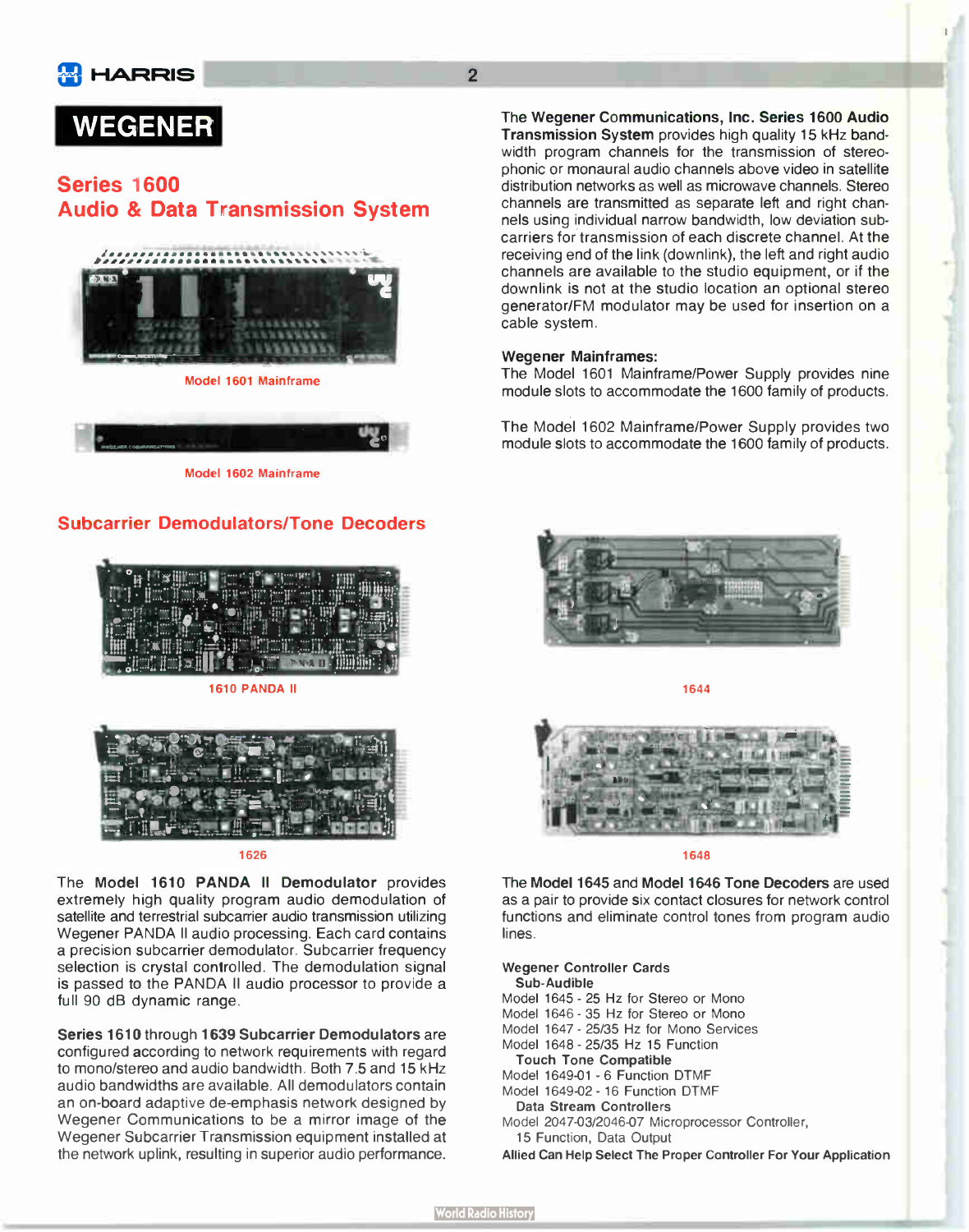

# TECTAN

## Model 412 Frequency Agile SCPC FM Terminal



- Frequency Agile. One terminal does the job of many single channel units. Frequency selection can be made from the front panel or by remote control.
- Threshold Extension with TECTAN's patented phase-locked loop detector.
- Exceptional Low Distortion (0.1% back-to-back operation to allow the use of various types of compandor networks without exceeding 1% distortion.
- Adaptive Energy Dispersal Network for transponder loading protection and reduced intermodulation interference.
- Internal Frequency Synthesizer for excellent frequency stability. • Carrier, Level and AFC alarms.
- Two Models to fit your system needs: 412/Basic and 412/360.
- 15 kHz Bandwidth Standard. Also available in specified bandwidths from 8-20 kHz.

# **COMTECH**



#### 3.8 METER ANTENNA

The 3.8M is the perfect antenna for reception of any format audio network, whether the transmission is Digital, Subcarrier, or SCPC. Careful, tight tolerance construction assures maximum gain and minimum beamwidth so necessary for today's crowded satellite arc. Range tested gain spec of 42.9 dB!





#### 5.0 METER ANTENNA

The 5.0M is the choice for professional reception of video for television broadcast, or where additional antenna gain is required for lowpowered audio network reception. Rugged, three-piece fiber glass construction maintains extremely good surface tolerance for maximum gain and minimum side-lobe performance.

#### EC6 Antenna Controller

Designed for use with Comtech's motorized antenna systems. The EC6 is a microprocessor control which stores up to 64 different satellite locations. An exceptional feature is the "Program Pak" concept. All software is incorporated in a removable cartridge. The cartridge is accessible from the rear of the cabinet and allows updating or customizing of the software to a particular application.

## Model 450 Dual FM Subcarrier



- Two Transmitters or Receivers in 1%" Height. Each unit contains two completely independent transmitters or receivers.
- Frequency Agility Range 1.00-9.99 MHz. Each of the two transmitters or receivers contains its own independent frequency synthesizer.
- Front Panel Controls. All operator adjustments and controls are conveniently placed on the front panel.
- Improved Noise Reduction System. The 450 utilizes a completely redesigned and improved noise reduction system developed from Tectan's 3:1 compandor in use worldwide for satellite SCPC program channels.
- Better Than Digital Sound Quality. With better than 90 dB dynamic range, less than . 1% THD, no quantizing distortion, and flat frequency response, the 450 provides a virtually transparent audio path for your program audio material.

#### Call Allied For All Your Sub- Carrier Needs

#### 3.5 METER KU-BAND ANTENNA

- Fully Automated
- Parabolic Accuracy
- Cassegrain Feed
- FCC 2° Compliant
- Full Arc Coverage
- Mount Stability
- Microprocessor Controlled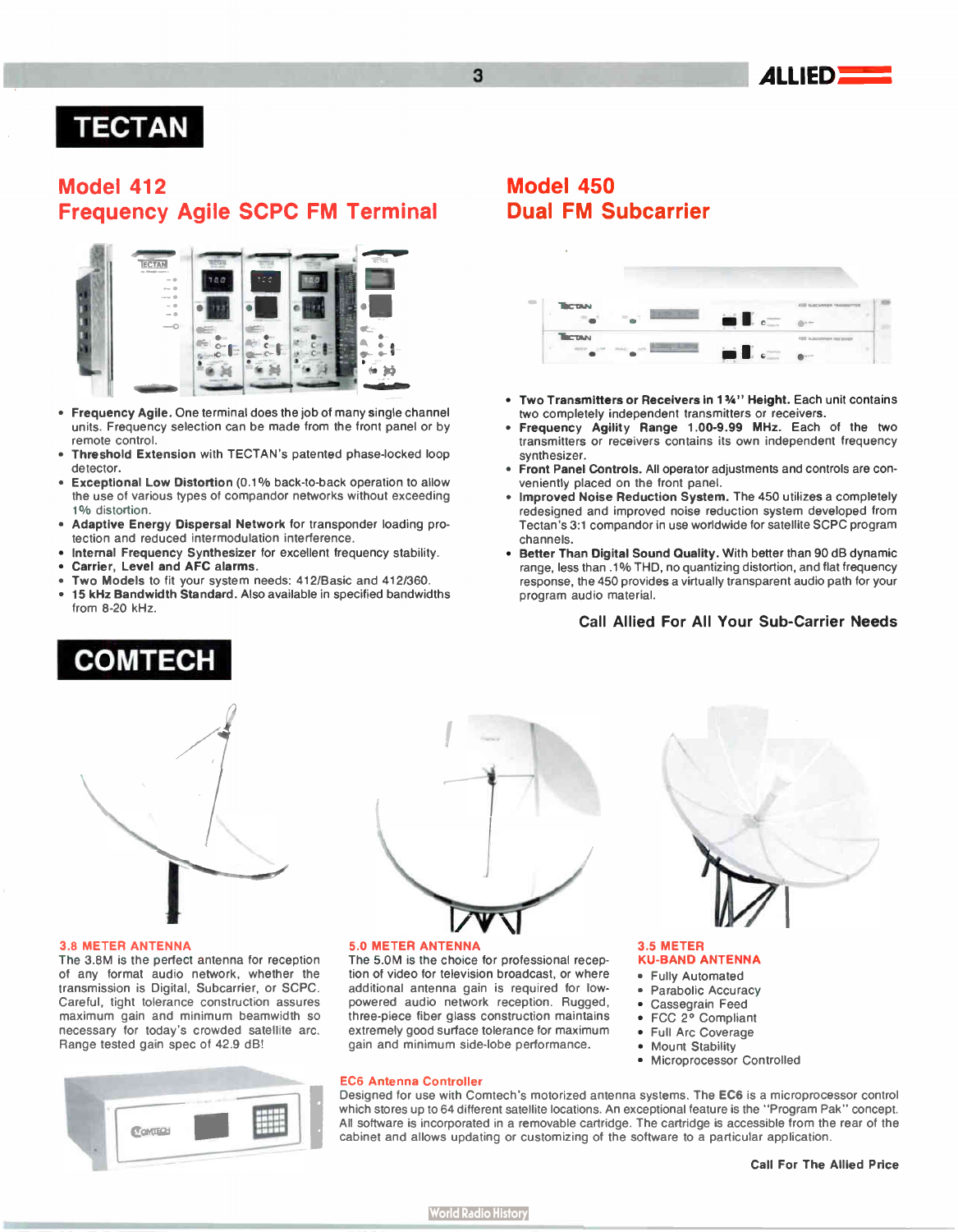## MICRODYNE

## SCPC Satellite Downlink Receivers



#### 1100-FFC-X1 RDC(L)

The 1100-FFC-X1 RDC(L) is designed to downconvert any one of the 24 transponder channels which may be used for SCPC receiving systems. This unit has been widely used by many of the national, state and regional radio networks currently delivering their programming via satellite. It has become an industry standard. If you need a reliable downconverter which converts C-band transmissions to a very stable 70 MHz output, you would be wise to choose the 1100-FFC-X1 RDC(L).



#### 1000-SCM

The 1000-SCM provides an exceptionally stable frequency modulated fixed carrier in the 50-90 MHz band for upconversion and transmission to a satellite by a companion <sup>1100</sup> -TVE Frequency Agile Exciter. Available in two models (wideband or narrowband), the 1000-SCM provides the radio broadcaster with the most stable, noise-free and reliable SCPC radio modulator available.





#### CONEX UM-33 MONITOR SYSTEM

The Conex UM-33 is a stereo, eight channel in, two channel out general purpose cue, monitor, and line amplifier. Features include: 8 balanced bridging stereo inputs, stereo VU meters, stereo monitor amp, speakers and more, all in a 1-rack-unit-high package.



## The PCDR-5 features more agility than any other SCPC demodulator from Microdyne. Exceptional flexibility is pro-

vided by the front panel five-section push-button switch assembly, which allows you to select wideband (high fidelity) or narrow band (broadcast voice grade). Companding and frequency selections are all front panel available.



#### 1100-TVE

Microdyne's 1100-TVE converts the 70 MHz input from the 1000-SCM Modulator up to the 6 GHz range for transmission to the satellite. Noise and distortion levels of this dual conversion unit are so low that it's virtually transparent to the uplink system.

#### Call For The Allied Price



#### **CONEX CS-25 AUTOMATION TONE SENSOR**

The Conex CS-25 is a dual bridging type 25 Hz tone sensor for reel tape machine control in broadcast automation and tape control systems. It features " dry" contact closure for duration of sensed tone as well as momentary pulse at end of tone, and adjustable delay stop for total compatibility. The front panel has indicator lights (one per channel) to show presence of tone. A front panel inhibit switch allows convenient bypass of control when desired.

#### Call Allied For More Information



#### **CONEX AS-101 AUDIO SWITCHER**

The Conex AS-101 Audio Switcher allows any one of ten stereo sources to be switched to the stereo output buss. Switching is accomplished by pressing one of the illuminated buttons on the front panel or via the remote connector on the rear panel. Features include two switching modes (immediate and overlap), individual audio level controls, transformerless inputs and output, 600 ohm or 10K bridging.



#### **CONEX CG-25** AUTOMATION TONE GENERATOR

The Conex CG-25(R) Tone Generator provides a simple, lowcost method of encoding reel tapes for automation/unattended playback. It provides adjustable pre- roll and stop timing as well as tone timing to keep your format execution consistent. Allied can provide table-top or rack mount versions.

Call For Pricing Details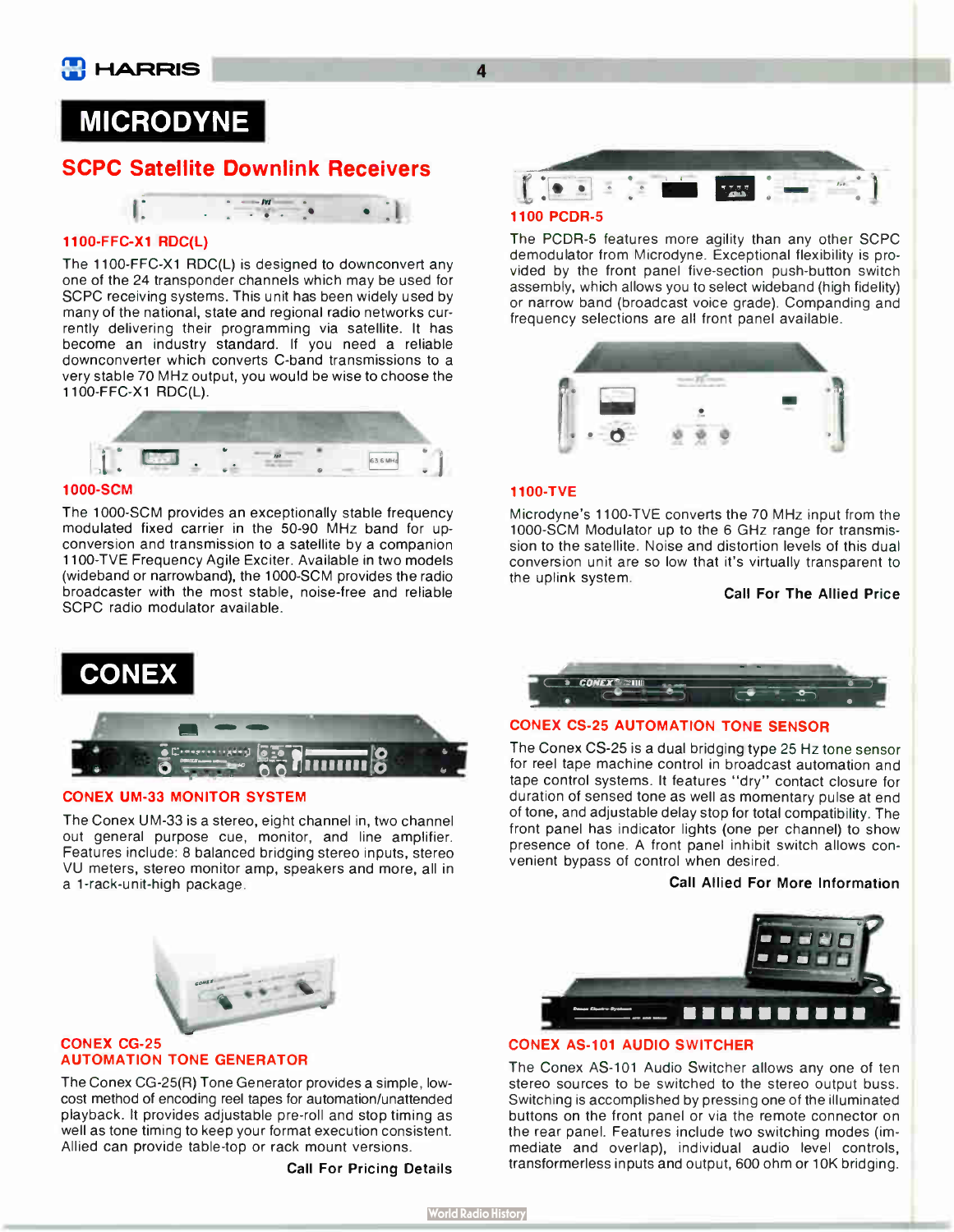5 ALLIED

# COLORADO MAGNETICS

## Sat Cue 400



## ALLIED

#### POWER INSERTER/D.C. BLOCK

<sup>1</sup>1 ..  $\mathbb{R}$  .  $\mathbb{R}$ 

The Allied Power Inserter/D.C. Block is used as a power inserter for supplying external bias to an LNA independently of the satellite receiver. When used as a D.C. Block, multiple receivers can be connected to one LNA and only the desired LNA power be allowed to pass from the desired receiver. Type "N" connectors are standard.

CAL- AMP

The Cal-Amp Low Noise Amplifier (LNA) provides up to a full 50 dB of gain using a 3.7 to 4.2 GHz FaAs FET amplifier.

Call For Stock & Current Low Price

#### POWER DIVIDER/SPLITTER

For Full Details And Pricing Call Allied

The SatCue 400 is an audio switching unit designed to be used with satellite radio program networks. Upon activation, the SatCue 400 allows automatic, unattended insertion of commercial audio, or news (external) audio. Activation is provided at the proper times by the satellite network cue system. Control of the SatCue 400 provides two methods of " cueing"

for commercial breaks.



The Allied PD-2 Series of Power Dividers/Splitters are employed to divide an RF input signal in the 3.7-4.2 GHz(C-Band) satellite band. Two-way split, rugged construction, female type "N" connectors, D.C. passive are standard features.

GENTNER

#### GENTNER PROGRAM SWITCHERS



#### MONROE REMOTE CONTROL



Gentner Program Switchers give you a simple, reliable way to switch sources such as on-air audio, tape machines, computer printers, telephone lines and more. They are passive (using sealed, socket- mounted magnetic latching relays), so you get instantaneous, noise-free selection of a source and it will stay selected even in voltage fluctuations or total power failure.

The 10A (stereo) switcher selects ten stereo channel sources to a stereo channel output; the 20A (mono) selects twenty mono channel sources to a mono channel output. Connection to your equipment is accomplished via punch block cables available as accessories.

#### Contact Allied For All Gentner Products

The Monroe Model 5002 Remote Control provides remote control channel selection of two dual audio modules or voice cue modules for the Scientific Atlanta Model DAT-32<sup>®</sup> and the Fairchild Dart-384<sup>®</sup> It also will permit remote transponder selection for the Fairchild Dart-384. Model 5002 includes an integral telephone line interface and utilizes DTMF signalling to permit access and control from any Touch-Tone<sup>®</sup> telephone. A two-wire, 600-ohm balanced audio input permits access and control from a non-switched communications path. Tone responses are returned to advise the calling party that the remote control sequence has been accepted. The remote control retains the channel configurations in memory during power interruptions and returns to these configurations when power is restored.

#### Call Allied For Full Details